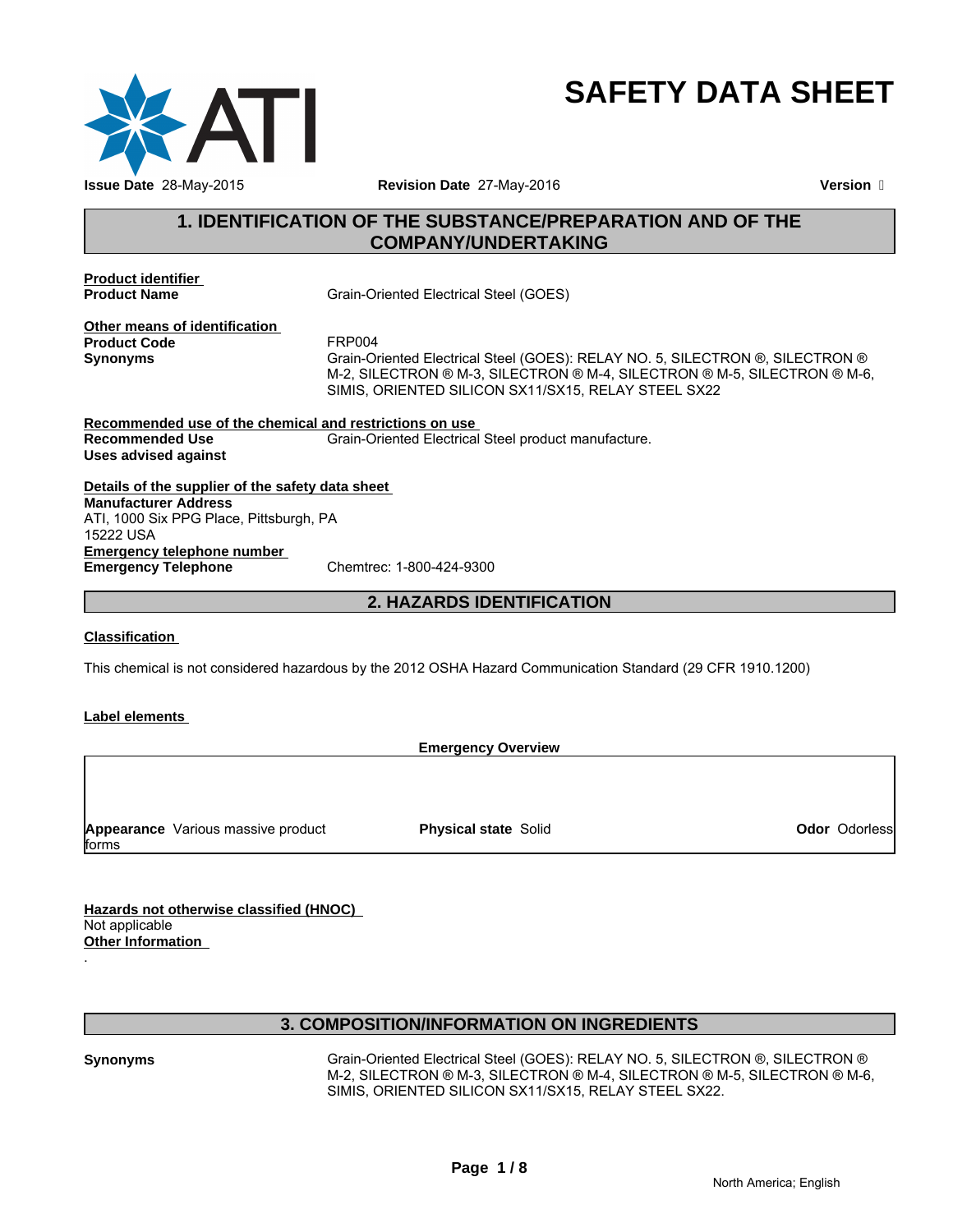| <b>Chemical Name</b> | <b>CAS No.</b> | Weight-%                     |
|----------------------|----------------|------------------------------|
| Iron                 | 7439-89-6      | 93-99                        |
| Silicon              | 7440-21-3      | $\sim$<br>-<br>$\sim$ $\sim$ |
| Nickel               | 7440-02-0      | $\cdot \cdot$                |

**4. FIRST AID MEASURES**

.

| <b>4. FIRST AID MEASURES</b> |                                                                                                                                                        |  |  |  |  |
|------------------------------|--------------------------------------------------------------------------------------------------------------------------------------------------------|--|--|--|--|
| <b>First aid measures</b>    |                                                                                                                                                        |  |  |  |  |
| Eye contact                  | In the case of particles coming in contact with eyes during processing, treat as with any<br>foreign object.                                           |  |  |  |  |
| <b>Skin Contact</b>          | In the case of skin irritation or allergic reactions see a physician.                                                                                  |  |  |  |  |
| <b>Inhalation</b>            | If excessive amounts of smoke, fume, or particulate are inhaled during processing, remove<br>to fresh air and consult a qualified health professional. |  |  |  |  |
| Ingestion                    | Not an expected route of exposure.                                                                                                                     |  |  |  |  |
|                              | Most important symptoms and effects, both acute and delayed                                                                                            |  |  |  |  |
| <b>Symptoms</b>              | May cause allergic skin reaction.                                                                                                                      |  |  |  |  |
|                              | Indication of any immediate medical attention and special treatment needed                                                                             |  |  |  |  |
| Note to physicians           | Treat symptomatically.                                                                                                                                 |  |  |  |  |
|                              |                                                                                                                                                        |  |  |  |  |

# **Suitable extinguishing media**

Not flammable in the form of this product as distributed, flammable as finely divided particles or pieces resulting from processing of this product. Smother with salt (NaCl) or class D dry powder fire extinguisher.

**5. FIRE-FIGHTING MEASURES**

**Unsuitable extinguishing media** Do not spray water on burning metal as an explosion may occur. This explosive characteristic is caused by the hydrogen and steam generated by the reaction of water with the burning material.

## **Specific hazards arising from the chemical**

Intense heat. Very fine, high surface area material resulting from grinding, buffing, polishing, or similar processes of this product may ignite spontaneously at room temperature. WARNING: Fine particles resulting from grinding, buffing, polishing, or similar processes of this product may form combustible dust-air mixtures. Keep particles away from all ignition sources including heat, sparks, and flame. Prevent dust accumulations to minimize combustible dust hazard.

#### **Hazardous combustion products**Not applicable.

**Explosion data Sensitivity to Mechanical Impact** None. **Sensitivity to Static Discharge** None.

# **Protective equipment and precautions for firefighters**

As in any fire, wear self-contained breathing apparatus pressure-demand, MSHA/NIOSH approved (or equivalent) respirator and full protective gear.

# **6. ACCIDENTAL RELEASE MEASURES**

# **Personal precautions, protective equipment and emergency procedures**

| <b>Personal precautions</b> | Use personal protective equipment as required. |
|-----------------------------|------------------------------------------------|
| For emergency responders    | Use personal protective equipment as required. |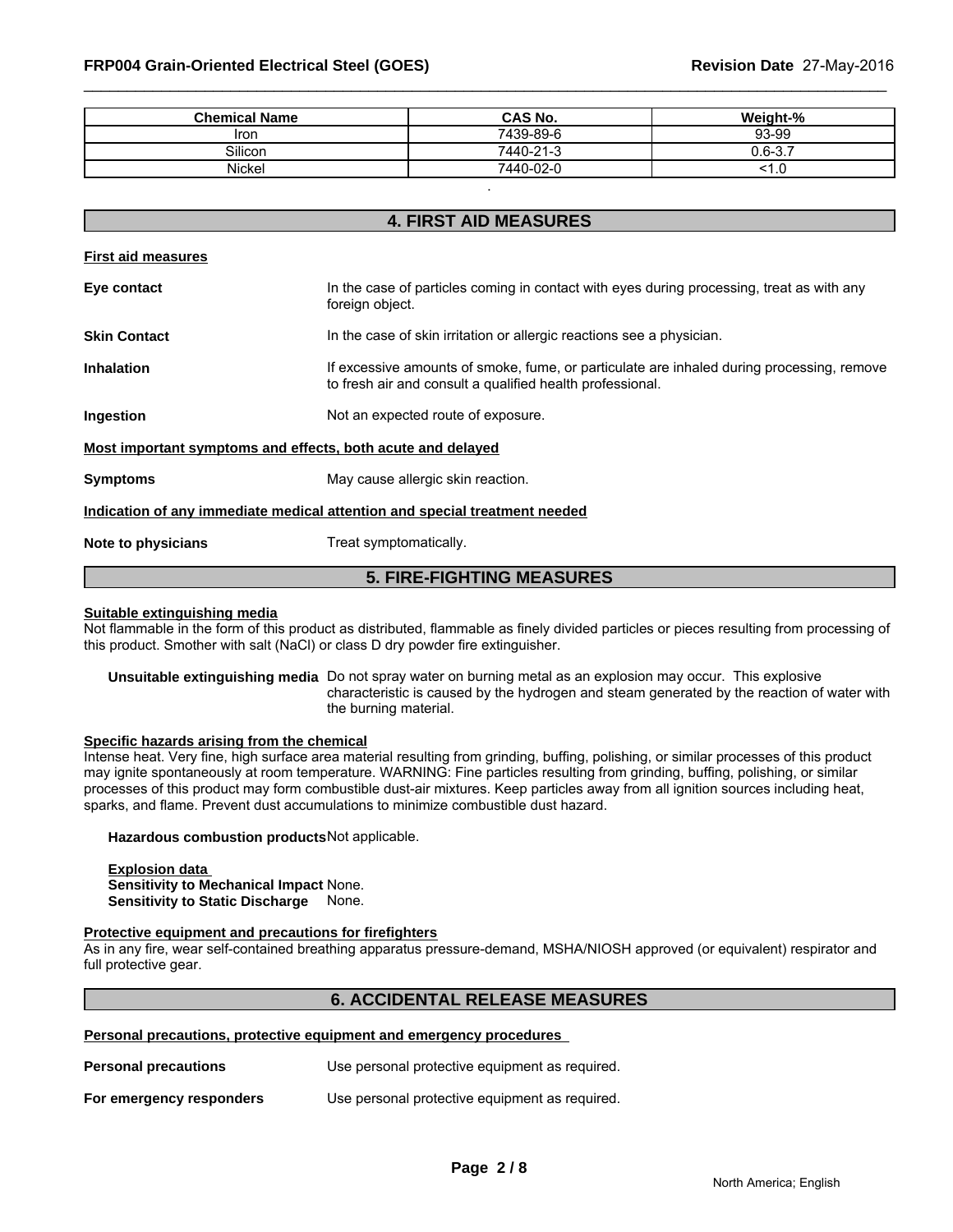| <b>Environmental precautions</b>                             |                                                                                                                                                                                                                                                                                                                                                                                                                                                                                      |
|--------------------------------------------------------------|--------------------------------------------------------------------------------------------------------------------------------------------------------------------------------------------------------------------------------------------------------------------------------------------------------------------------------------------------------------------------------------------------------------------------------------------------------------------------------------|
| <b>Environmental precautions</b>                             | Not applicable to massive product.                                                                                                                                                                                                                                                                                                                                                                                                                                                   |
| Methods and material for containment and cleaning up         |                                                                                                                                                                                                                                                                                                                                                                                                                                                                                      |
| <b>Methods for containment</b>                               | Not applicable to massive product.                                                                                                                                                                                                                                                                                                                                                                                                                                                   |
| Methods for cleaning up                                      | Not applicable to massive product.                                                                                                                                                                                                                                                                                                                                                                                                                                                   |
|                                                              | <b>7. HANDLING AND STORAGE</b>                                                                                                                                                                                                                                                                                                                                                                                                                                                       |
| <b>Precautions for safe handling</b>                         |                                                                                                                                                                                                                                                                                                                                                                                                                                                                                      |
| Advice on safe handling                                      | Very fine, high surface area material resulting from grinding, buffing, polishing, or similar<br>processes of this product may ignite spontaneously at room temperature. WARNING: Fine<br>particles resulting from grinding, buffing, polishing, or similar processes of this product may<br>form combustible dust-air mixtures. Keep particles away from all ignition sources including<br>heat, sparks, and flame. Prevent dust accumulations to minimize combustible dust hazard. |
| Conditions for safe storage, including any incompatibilities |                                                                                                                                                                                                                                                                                                                                                                                                                                                                                      |
| <b>Storage Conditions</b>                                    | Keep chips, turnings, dust, and other small particles away from heat, sparks, flame and<br>other sources of ignition (i.e., pilot lights, electric motors and static electricity).                                                                                                                                                                                                                                                                                                   |
| Incompatible materials                                       | Dissolves in hydrofluoric acid.                                                                                                                                                                                                                                                                                                                                                                                                                                                      |
|                                                              |                                                                                                                                                                                                                                                                                                                                                                                                                                                                                      |

# **8. EXPOSURE CONTROLS/PERSONAL PROTECTION**

# **Control parameters**

# **Exposure Guidelines**

| Chemical Name        | <b>ACGIH TLV</b>                             | <b>OSHA PEL</b>                                                           |
|----------------------|----------------------------------------------|---------------------------------------------------------------------------|
| Iron<br>7439-89-6    |                                              |                                                                           |
| Silicon<br>7440-21-3 |                                              | TWA: $15 \text{ mg/m}^3$ total dust<br>TWA: 5 $mq/m3$ respirable fraction |
| Nickel<br>7440-02-0  | TWA: $1.5 \text{ mg/m}^3$ inhalable fraction | TWA: 1 mg/m <sup>3</sup>                                                  |

# **Appropriate engineering controls**

| <b>Engineering Controls</b>           | Avoid generation of uncontrolled particles.                                                                                                                                                                                                                                                                                                                                    |
|---------------------------------------|--------------------------------------------------------------------------------------------------------------------------------------------------------------------------------------------------------------------------------------------------------------------------------------------------------------------------------------------------------------------------------|
|                                       | Individual protection measures, such as personal protective equipment                                                                                                                                                                                                                                                                                                          |
| <b>Eye/face protection</b>            | When airborne particles may be present, appropriate eye protection is recommended. For<br>example, tight-fitting goggles, foam-lined safety glasses or other protective equipment that<br>shield the eyes from particles.                                                                                                                                                      |
| Skin and body protection              | Fire/flame resistant/retardant clothing may be appropriate during hot work with the product.<br>Cut-resistant gloves and/or protective clothing may be appropriate when sharp surfaces are<br>present.                                                                                                                                                                         |
| <b>Respiratory protection</b>         | When particulates/fumes/gases are generated and if exposure limits are exceeded or<br>irritation is experienced, proper approved respiratory protection should be worn.<br>Positive-pressure supplied air respirators may be required for high airborne contaminat<br>concentrations. Respiratory protection must be provided in accordance with current local<br>regulations. |
| <b>General Hygiene Considerations</b> | Handle in accordance with good industrial hygiene and safety practice.                                                                                                                                                                                                                                                                                                         |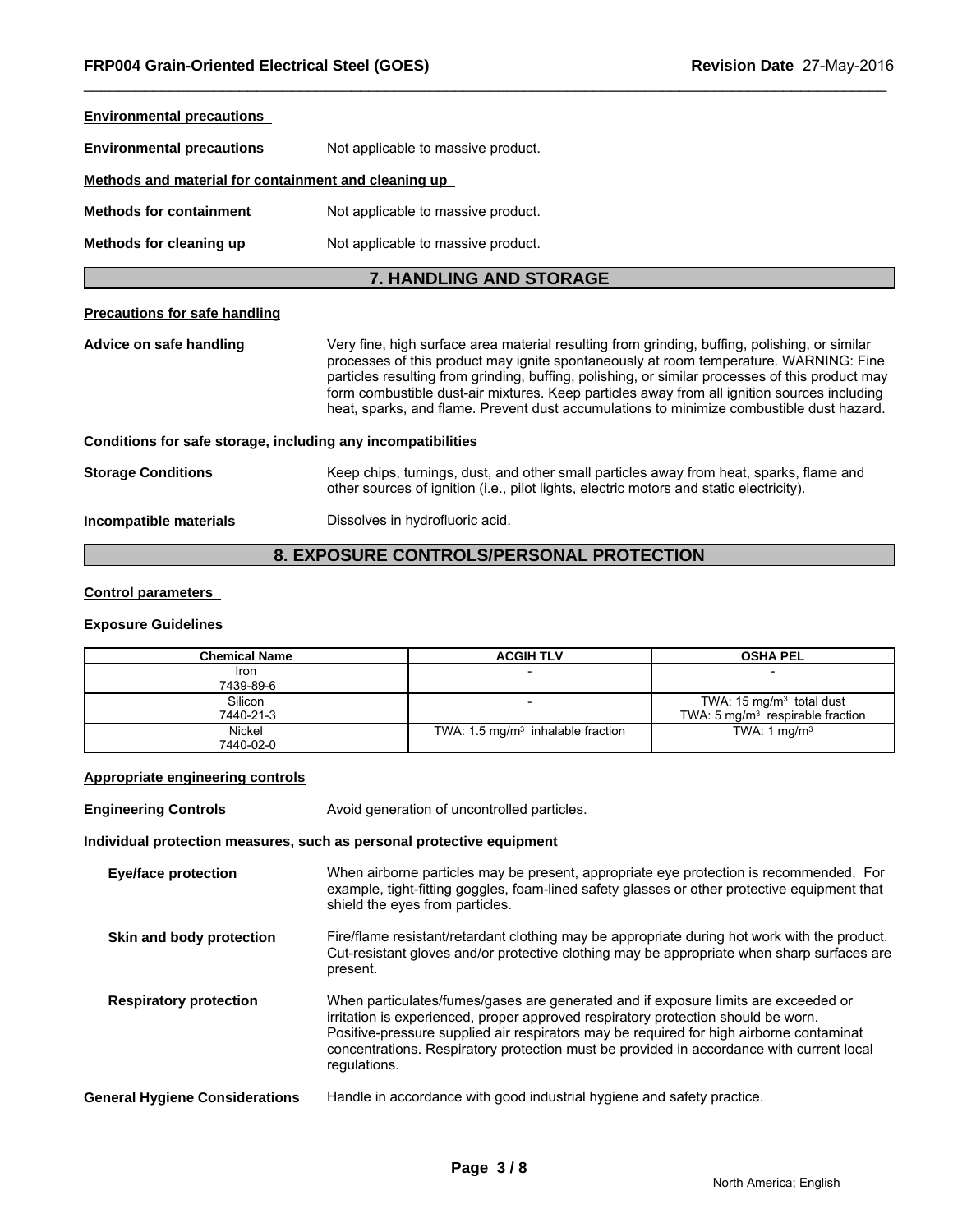# **9. PHYSICAL AND CHEMICAL PROPERTIES**

# **Information on basic physical and chemical properties**

| <b>Physical state</b>               | Solid                         |                       |                                                                                                                                                           |
|-------------------------------------|-------------------------------|-----------------------|-----------------------------------------------------------------------------------------------------------------------------------------------------------|
| Appearance                          | Various massive product forms | Odor                  | Odorless                                                                                                                                                  |
| Color                               | metallic, gray or silver      | <b>Odor threshold</b> | Not applicable                                                                                                                                            |
| <b>Property</b>                     | Values                        | Remarks • Method      |                                                                                                                                                           |
| рH                                  |                               |                       |                                                                                                                                                           |
| <b>Melting point/freezing point</b> | 1480-1540 °C / 2700-2800 °F   |                       |                                                                                                                                                           |
| Boiling point / boiling range       |                               |                       |                                                                                                                                                           |
| <b>Flash point</b>                  |                               |                       |                                                                                                                                                           |
| <b>Evaporation rate</b>             |                               | Not applicable        |                                                                                                                                                           |
| Flammability (solid, gas)           |                               |                       | Not flammable in the form of this product as<br>distributed, flammable as finely divided particles or<br>pieces resulting from processing of this product |
| <b>Flammability Limit in Air</b>    |                               | Not applicable        |                                                                                                                                                           |
| <b>Upper flammability limit:</b>    |                               |                       |                                                                                                                                                           |
| Lower flammability limit:           |                               |                       |                                                                                                                                                           |
| Vapor pressure                      |                               | Not applicable        |                                                                                                                                                           |
| <b>Vapor density</b>                |                               | Not applicable        |                                                                                                                                                           |
| <b>Specific Gravity</b>             | $7-9$                         |                       |                                                                                                                                                           |
| <b>Water solubility</b>             | Insoluble                     | Insoluble             |                                                                                                                                                           |
| Solubility in other solvents        |                               | Not applicable        |                                                                                                                                                           |
| <b>Partition coefficient</b>        |                               | Not applicable        |                                                                                                                                                           |
| <b>Autoignition temperature</b>     |                               | Not applicable        |                                                                                                                                                           |
| <b>Decomposition temperature</b>    |                               | Not applicable        |                                                                                                                                                           |
| <b>Kinematic viscosity</b>          |                               | Not applicable        |                                                                                                                                                           |
| <b>Dynamic viscosity</b>            |                               | Not applicable        |                                                                                                                                                           |
| <b>Explosive properties</b>         | Not applicable                |                       |                                                                                                                                                           |
| <b>Oxidizing properties</b>         | Not applicable                |                       |                                                                                                                                                           |
| <b>Other Information</b>            |                               |                       |                                                                                                                                                           |
| <b>Softening point</b>              |                               |                       |                                                                                                                                                           |
| Molecular weight                    |                               |                       |                                                                                                                                                           |
| <b>VOC Content (%)</b>              | Not applicable                |                       |                                                                                                                                                           |
| <b>Density</b>                      |                               |                       |                                                                                                                                                           |
| <b>Bulk density</b>                 |                               |                       |                                                                                                                                                           |

# **10. STABILITY AND REACTIVITY**

# **Reactivity**  Not applicable

# **Chemical stability**

Stable under normal conditions.

# **Possibility of Hazardous Reactions**

None under normal processing.

Hazardous polymerization Hazardous polymerization does not occur.

#### **Conditions to avoid**

Dust formation and dust accumulation;

# **Incompatible materials**

Dissolves in hydrofluoric acid.

#### **Hazardous Decomposition Products**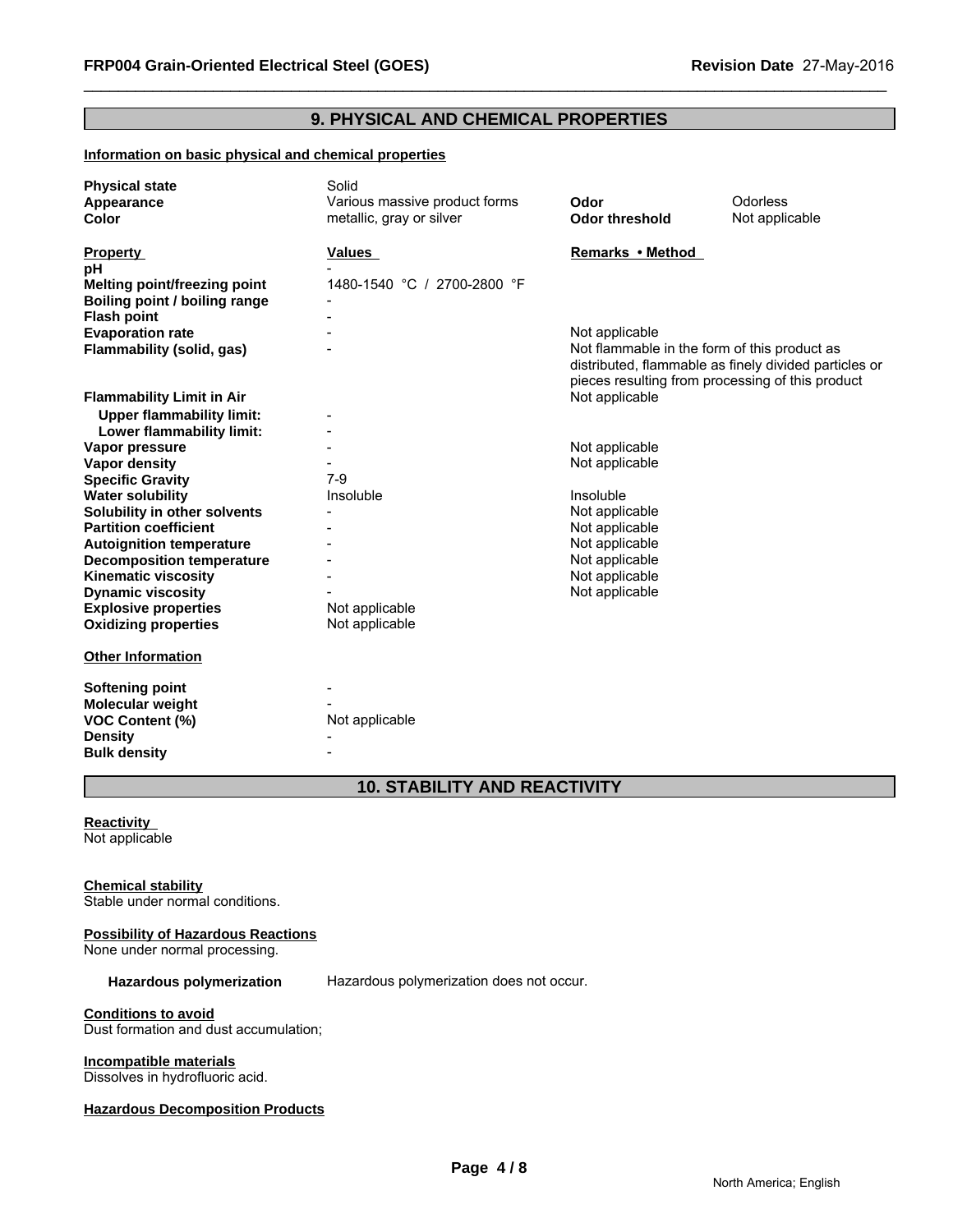Not applicable.

# **11. TOXICOLOGICAL INFORMATION**

# **Information on likely routes of exposure**

| <b>Product Information</b> |                                                                |
|----------------------------|----------------------------------------------------------------|
| <b>Inhalation</b>          | Not an expected route of exposure for product in massive form. |
| Eye contact                | Not an expected route of exposure for product in massive form. |
| <b>Skin Contact</b>        | May cause sensitization by skin contact.                       |
| Ingestion                  | Not an expected route of exposure for product in massive form. |

| <b>Chemical Name</b> | Oral LD50       | Dermal LD50       | <b>Inhalation LC50</b> |
|----------------------|-----------------|-------------------|------------------------|
| <b>I</b> ron         | 98,600 mg/kg bw |                   | $> 0.25$ mg/L          |
| 7439-89-6            |                 |                   |                        |
| Silicon              | > 5000 mg/kg bw | $>$ 5000 mg/kg bw | $> 2.08$ mg/L          |
| 7440-21-3            |                 |                   |                        |
| Nickel               | > 9000 mg/kg bw |                   | $> 10.2$ mg/L          |
| 7440-02-0            |                 |                   |                        |

# **Information on toxicological effects**

**Symptoms** May cause sensitization by skin contact.

# **Delayed and immediate effects as well as chronic effects from short and long-term exposure**

**Acute toxicity**<br> **Acute toxicity**<br> **Skin corrosion/irritation**<br> **Product not classified. Skin corrosion/irritation**<br>**Serious eye damage/eye irritation** Product not classified. **Serious eye damage/eye irritation<br>Sensitization Germ cell mutagenicity example 10 Product not classified.**<br> **Carcinogenicity** example Product not classified. **Carcinogenicity** 

May cause sensitization by skin contact.<br>Product not classified.

| <b>Chemical Name</b> | ACGIF | <b>IARC</b>        | NIT'                                | $\sim$ u<br>יוסט |
|----------------------|-------|--------------------|-------------------------------------|------------------|
| Nickel               |       | Group              | Known                               | . .              |
| 7440-02-0            |       | $\sim$<br>Group 2B | Anticipated<br>asonablv<br>◡<br>₹eε |                  |

**Reproductive toxicity** Product not classified. **STOT - single exposure** Product not classified. **STOT - repeated exposure** Product not classified.<br> **Aspiration hazard** Product not classified. **Aspiration hazard** 

# **12. ECOLOGICAL INFORMATION**

# **Ecotoxicity**

This product as shipped is not classified for aquatic toxicity.

| <b>Chemical Name</b> | Algae/aquatic plants         | <b>Fish</b>                     | <b>Toxicity to</b>        | <b>Crustacea</b>                                       |
|----------------------|------------------------------|---------------------------------|---------------------------|--------------------------------------------------------|
|                      |                              |                                 | microorganisms            |                                                        |
| <b>Iron</b>          |                              | The 96 h LC50 of 50% iron       |                           | The 3 h EC50 of iron oxide The 48 h EC50 of iron oxide |
| 7439-89-6            |                              | loxide black in water to Daniol | for activated sludge was  | to Daphnia magna was                                   |
|                      |                              | rerio was greater than          | greater than 10,000 mg/L. | greater than 100 mg/L.                                 |
|                      |                              | 10,000 mg/L.                    |                           |                                                        |
| Silicon              | The 72 h EC50 of sodium      |                                 |                           |                                                        |
| 7440-21-3            | metasilicate pentahydrate to |                                 |                           |                                                        |
|                      | Pseudokirchnerella           |                                 |                           |                                                        |
|                      | subcapitata was greater than |                                 |                           |                                                        |
|                      | 250 mg/L.                    |                                 |                           |                                                        |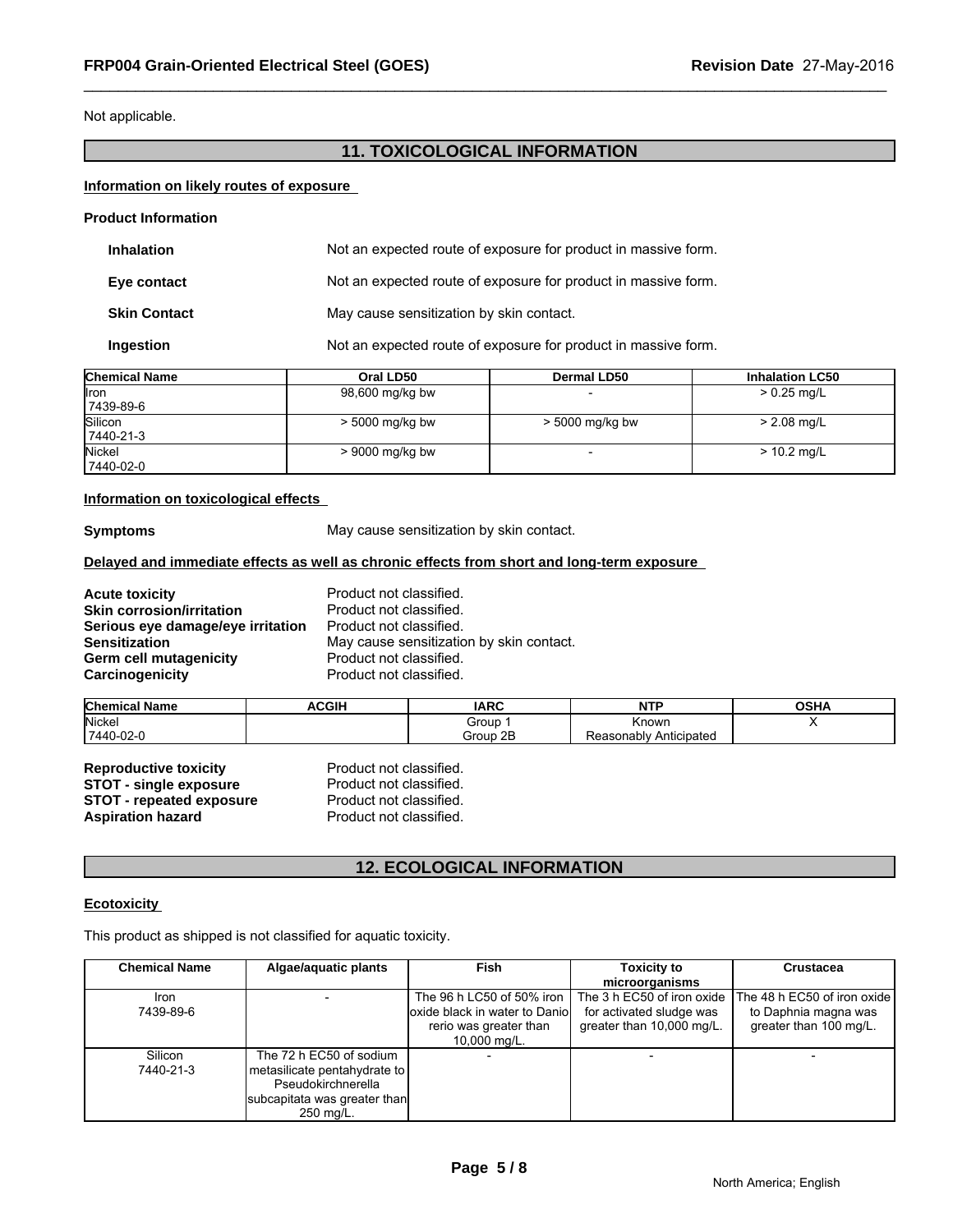| Nickel    |                         | NOEC/EC10 values range The 96h LC50s values range The 30 min EC50 of nickel The 48h LC50s values range |                             |                             |  |
|-----------|-------------------------|--------------------------------------------------------------------------------------------------------|-----------------------------|-----------------------------|--|
| 7440-02-0 | from $12.3 \mu q/l$ for | from 0.4 mg Ni/L for                                                                                   | for activated sludge was 33 | from 0.013 mg Ni/L for      |  |
|           |                         | Scenedesmus accuminatus Pimephales promelas to 320                                                     | mg Ni/L.                    | Ceriodaphnia dubia to 4970  |  |
|           | to 425 µg/l for         | mg Ni/L for Brachydanio                                                                                |                             | Img Ni/L for Daphnia magna. |  |
|           | Pseudokirchneriella     | rerio.                                                                                                 |                             |                             |  |
|           | subcapitata.            |                                                                                                        |                             |                             |  |

### **Persistence and degradability**

**Bioaccumulation**

.

.

# **Other adverse effects**

# **13. DISPOSAL CONSIDERATIONS**

#### **Waste treatment methods**

**Disposal of wastes** Disposal should be in accordance with applicable regional, national and local laws and regulations.

**Contaminated packaging Mone anticipated.** 

This product contains one or more substances that are listed with the State of California as a hazardous waste.

# **14. TRANSPORT INFORMATION**

**DOT** Not regulated

# **15. REGULATORY INFORMATION**

| <b>International Inventories</b> |          |  |
|----------------------------------|----------|--|
| <b>TSCA</b>                      | Complies |  |
| <b>DSL/NDSL</b>                  | Complies |  |
| <b>EINECS/ELINCS</b>             | Complies |  |
| <b>ENCS</b>                      | Complies |  |
| <b>IECSC</b>                     | Complies |  |
| <b>KECL</b>                      | Complies |  |
| <b>PICCS</b>                     | Complies |  |
| <b>AICS</b>                      | Complies |  |

**Legend:** 

**TSCA** - United States Toxic Substances Control Act Section 8(b) Inventory

**DSL/NDSL** - Canadian Domestic Substances List/Non-Domestic Substances List

**EINECS/ELINCS** - European Inventory of Existing Chemical Substances/European List of Notified Chemical Substances

**ENCS** - Japan Existing and New Chemical Substances

**IECSC** - China Inventory of Existing Chemical Substances

**KECL** - Korean Existing and Evaluated Chemical Substances

**PICCS** - Philippines Inventory of Chemicals and Chemical Substances

**AICS** - Australian Inventory of Chemical Substances

# **US Federal Regulations**

# **SARA 313**

Section 313 of Title III of the Superfund Amendments and Reauthorization Act of 1986 (SARA). This product contains a chemical or chemicals which are subject to the reporting requirements of the Act and Title 40 of the Code of Federal Regulations, Part 372: Chromium (Cr)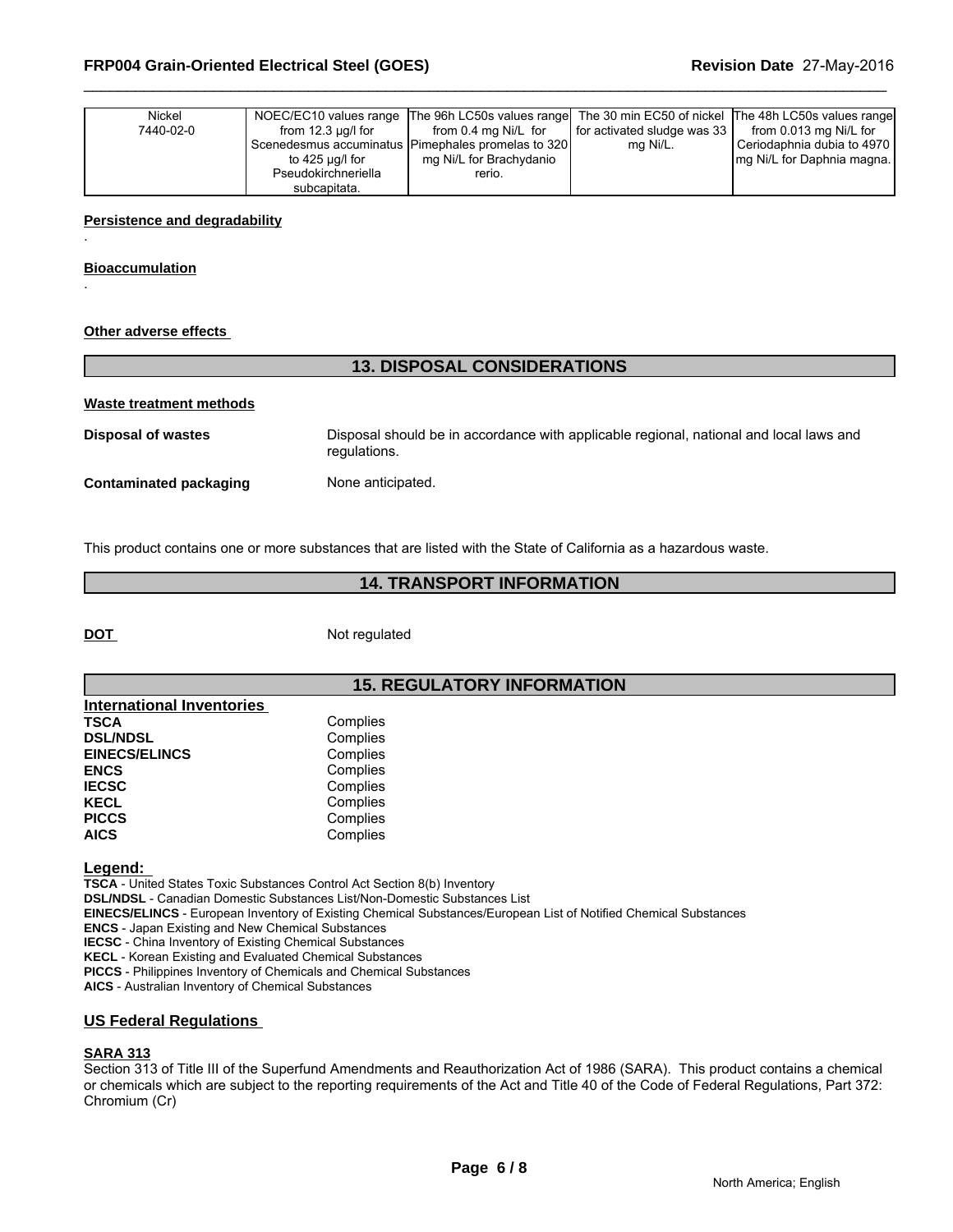| <b>Chemical</b><br>' Name  | CAS No.                               | Weight-<br>$\mathbf{a}$<br>,,, | - -<br><br>-<br><b>Threshold</b><br><b>Values</b><br>- 70<br>. |
|----------------------------|---------------------------------------|--------------------------------|----------------------------------------------------------------|
| Nickel<br>uz-u<br>.<br>. . | . ററ<br>$\Delta\Delta\Gamma$<br>' ⊡∪∠ |                                |                                                                |

#### **SARA 311/312 Hazard Categories**

| Acute health hazard               | No |
|-----------------------------------|----|
| <b>Chronic Health Hazard</b>      | No |
| Fire hazard                       | N٥ |
| Sudden release of pressure hazard | No |
| <b>Reactive Hazard</b>            | No |

#### **CWA (Clean Water Act)**

This product contains the following substances which are regulated pollutants pursuant to the Clean Water Act (40 CFR 122.21 and 40 CFR 122.42)

| <b>Chemical Name</b> | <b>CWA - Reportable</b><br>Quantities | CWA -<br><b>Toxic Pollutants</b> | <b>CWA - Priority Pollutants</b> | <b>CWA - Hazardous</b><br><b>Substances</b> |
|----------------------|---------------------------------------|----------------------------------|----------------------------------|---------------------------------------------|
| Nickel<br>7440-02-0  |                                       |                                  | $\cdot$                          |                                             |

# **CERCLA**

This material, as supplied, contains one or more substances regulated as a hazardous substance under the Comprehensive Environmental Response Compensation and Liability Act (CERCLA) (40 CFR 302)

| <b>Chemical Name</b> | Hazardous,<br>∙ RQs<br>: Substances |
|----------------------|-------------------------------------|
| Nickel               | 100 lb                              |
| 7440-02-0            |                                     |

# **US State Regulations**

# **California Proposition 65**

This product contains the following Proposition 65 chemicals

| Chemical<br>Name            | Califor<br><br><br>$-2$ $ -$<br>roposition 65'<br>mr |
|-----------------------------|------------------------------------------------------|
| .<br>$\sim$<br>Nicke<br>JZ- | `aroinoqon<br>ю<br>.                                 |

# **U.S. State Right-to-Know Regulations**

| <b>Chemical Name</b> | <b>New Jersey</b> | <b>Massachusetts</b> | Pennsylvania |
|----------------------|-------------------|----------------------|--------------|
| Silicon<br>7440-21-3 |                   |                      |              |
| Nickel<br>7440-02-0  |                   |                      | . .          |

#### **U.S. EPA Label Information**

**EPA Pesticide Registration Number** Not applicable

| <b>16. OTHER INFORMATION</b>              |                   |                                                    |                    |                                                     |
|-------------------------------------------|-------------------|----------------------------------------------------|--------------------|-----------------------------------------------------|
| <b>NFPA</b>                               | Health hazards 0  | <b>Flammability 0</b>                              | Instability 0      | <b>Physical and Chemical</b><br><b>Properties</b> - |
| <b>HMIS</b><br>Chronic Hazard Star Legend | Health hazards 1* | <b>Flammability 0</b><br>* = Chronic Health Hazard | Physical hazards 0 | Personal protection X                               |
| <b>Issue Date</b>                         | 28-May-2015       |                                                    |                    |                                                     |
| <b>Revision Date</b>                      | 27-May-2016       |                                                    |                    |                                                     |
| <b>Revision Note</b>                      |                   |                                                    |                    |                                                     |
| Updated Section(s): 1, 3, 7               |                   |                                                    |                    |                                                     |
| Note:                                     |                   |                                                    |                    |                                                     |
|                                           | .<br>.            |                                                    |                    |                                                     |

**The information provided in this safety data sheet is correct to the best of our knowledge, information and belief at the date of its publication. The information given is designed only as a guidance for safe handling, use, processing, storage, transportation, disposal and release and is not to be considered a warranty or quality specification. The information relates only to the specific material designated and may not be valid for such material used in combination with any other materials or in any process, unless specified in the text**